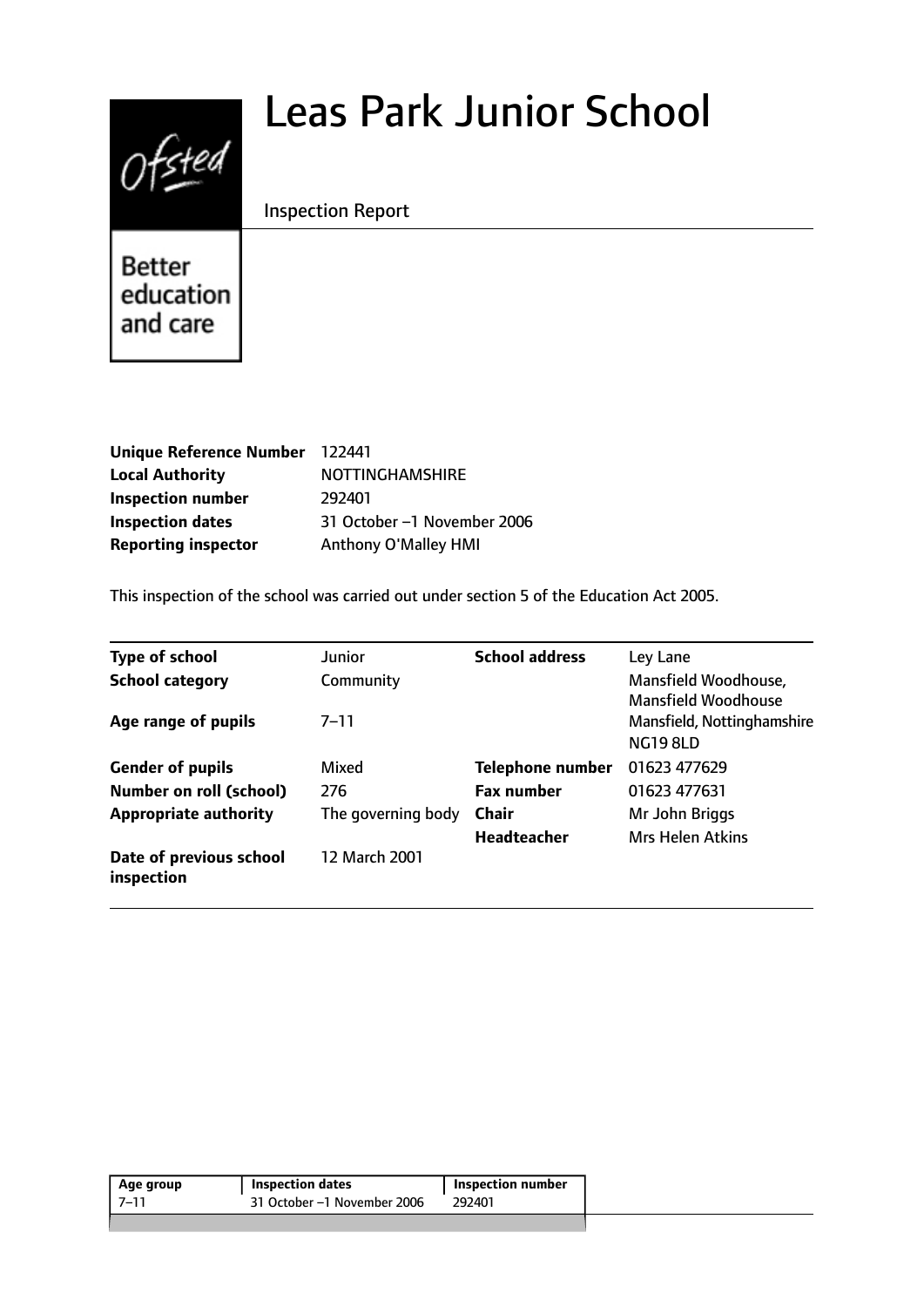© Crown copyright 2006

Website: www.ofsted.gov.uk

This document may be reproduced in whole or in part for non-commercial educational purposes, provided that the information quoted is reproduced without adaptation and the source and date of publication are stated.

Further copies of this report are obtainable from the school. Under the Education Act 2005, the school must provide a copy of this report free of charge to certain categories of people. A charge not exceeding the full cost of reproduction may be made for any other copies supplied.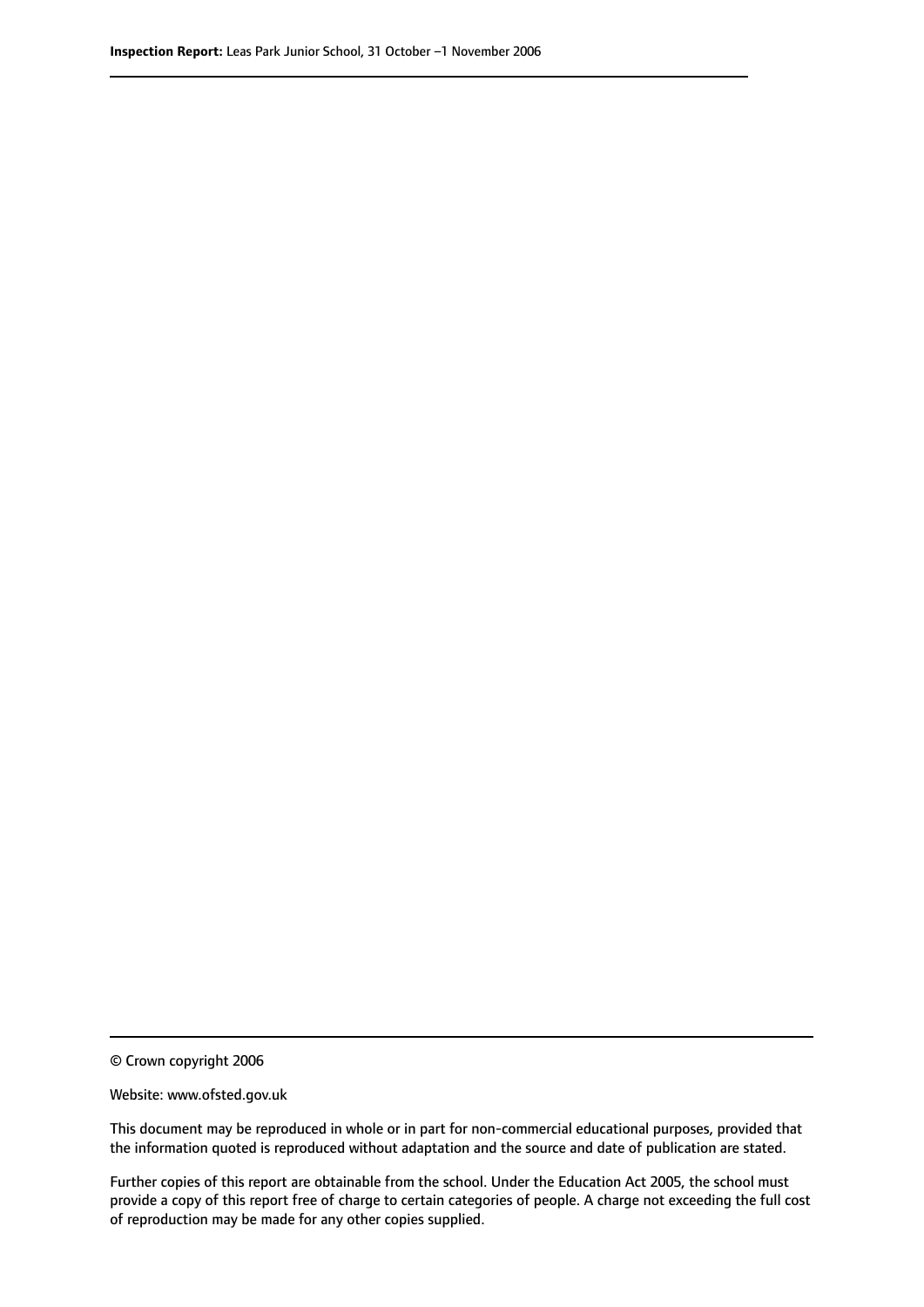# **Introduction**

The inspection was carried out by one of Her Majesty's Inspectors of Schools and two Additional Inspectors.

# **Description of the school**

Leas Park is a larger than average junior school in Mansfield. Pupils are almost entirely from White British backgrounds. The number claiming free school meals is below average. The proportion of pupils with learning difficulties including those with a statement of special educational need is below average. Attainment on entry to Year 3 is above average.

## **Key for inspection grades**

| Grade 1 | Outstanding  |
|---------|--------------|
| Grade 2 | Good         |
| Grade 3 | Satisfactory |
| Grade 4 | Inadequate   |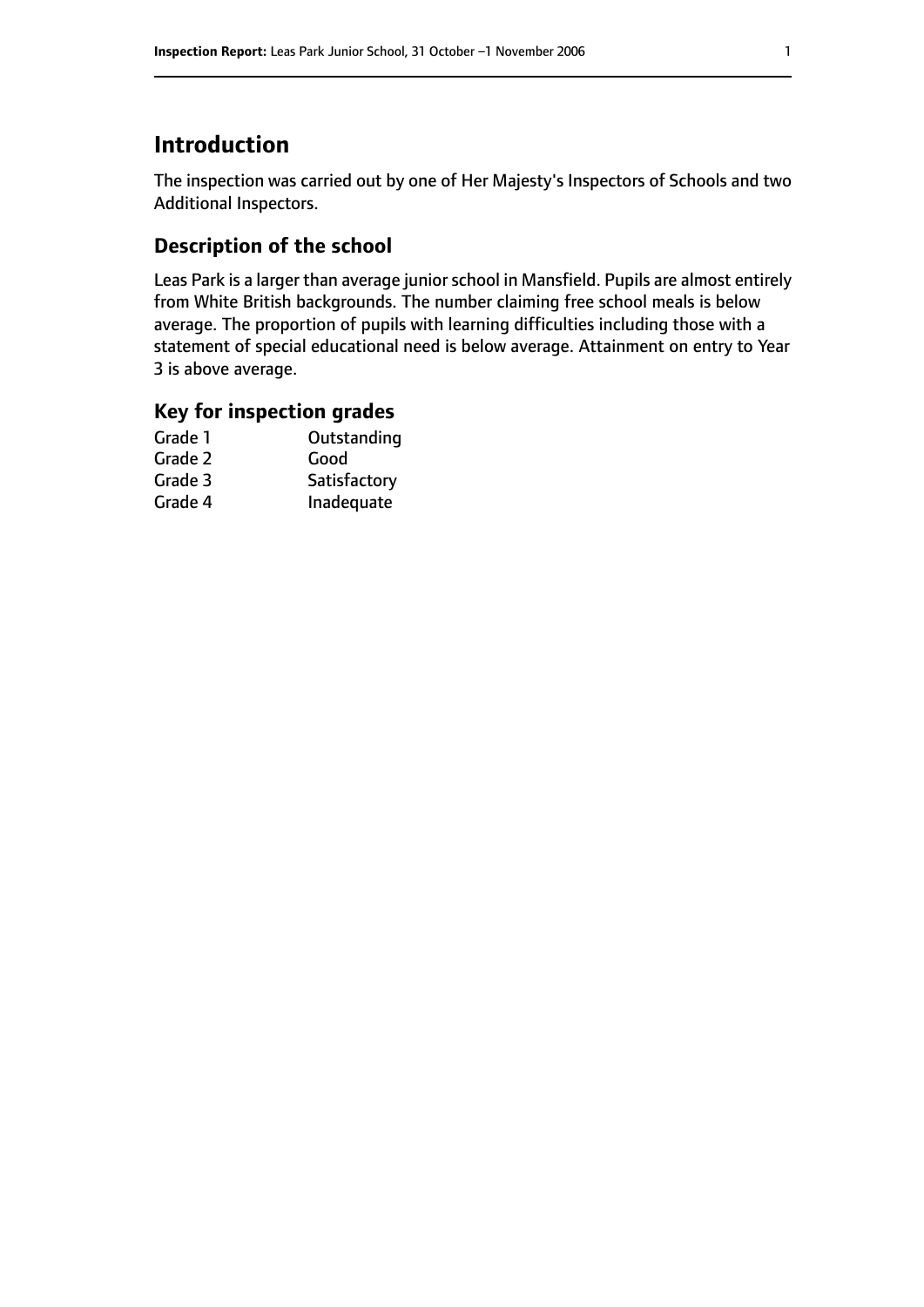# **Overall effectiveness of the school**

#### **Grade: 4**

In accordance with section (13) of the Education Act 2005, Her Majesty's Chief Inspector is of the opinion that this school requires special measures because it is failing to give its pupils an acceptable standard of education and the persons responsible for leading, managing or governing the school are not demonstrating the capacity to secure the necessary improvement in the school.

The overall effectiveness of the school is inadequate and it provides inadequate value for money. Weaknesses in the leadership's self-evaluation and monitoring procedures have led to senior staff having an unrealistic view of key aspects of the school.

In 2006, standards at the end of Year 6 were generally above average. The progress the pupils make, however, is not good enough when measured against the standards they had reached when they started at the school. Standards have dropped since the previous inspection. Pupils do better in Year 6 and make good progress but this is insufficient to make up for the slower progress they make in the other years. Progress has been significantly below what most schools achieve for the last four years. In 2006 progress declined still further. Girls' achievement in the school is exceptionally low. This is a result of low expectations, particularly in classes where boys outnumber girls. In these classes the girls are compliant but their needs are not met, as lessons tend to be dominated by the boys. The school has consistently failed to tackle this underachievement. The more able pupils are not making the progress they are capable of in writing or mathematics. This is because expectations are not high enough and the work set is often too easy. Pupils with learning difficulties are also making inadequate progress and they fail to meet their targets at the end of Year 6. Some children with special educational needs are unable to recall their learning targets. These children have too many targets; or targets that are too broad to be easily achieved.

Personal development is satisfactory. The pupils behave well in school and their attendance is good. There are insufficient opportunities for pupils to work independently, discuss ideas with partners and take responsibility for their own learning. Pupils' social and moral development is good. Their spiritual development and cultural development are satisfactory. The care, support and guidance the pupils receive are inadequate because their learning is not carefully monitored and as a result they do not make good enough progress.

Teaching and learning are inadequate. During the inspection good and satisfactory teaching was observed. In individual lessons progress is satisfactory. The poor progress the pupils make over time is evidence, however, that work is not always matched to their needs and abilities. This is because lessons are not planned carefully, using what is known about pupils' strengths and weaknesses. Marking is inconsistent. The curriculum is satisfactory and is enriched by a suitable range of clubs and residential trips which the pupils really enjoy. Child protection and staff vetting procedures are satisfactory.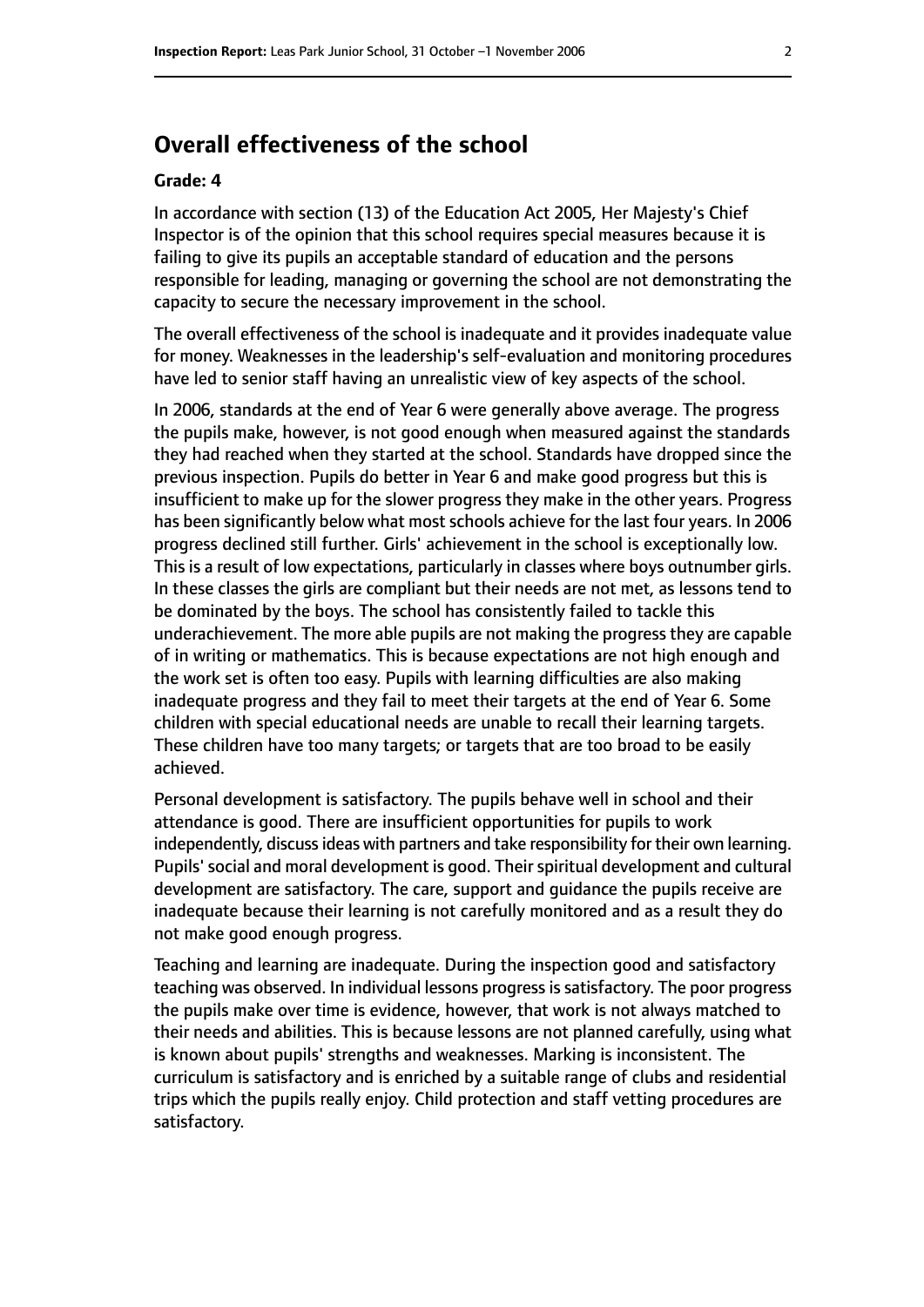Leadership and management are inadequate. Since the last inspection the leadership team and governors have been insufficiently focused on improving progress. They do not have a realistic view of the school's weaknesses and consequently the school has not made adequate improvement since its previous inspection.

#### **What the school should do to improve further**

- Improve the progress of pupils, especially girls, by monitoring and evaluating learning more rigorously and providing good academic support where it is needed.
- Increase the rate of progress made by the pupils, especially the more able, in English and mathematics by ensuring that teaching and the curriculum meet the needs of all learners.
- Improve leadership and management so that it has a more accurate understanding of the school's strengths and weaknesses and is more clearly held to account by governors.

# **Achievement and standards**

#### **Grade: 4**

The standards pupils reach at the end of each year are not good enough when compared with their performance at the age of seven. Results from the national tests taken by the children aged 11 show that standards and achievement fell in 2006. This is a consequence of the poor progress they make when they are younger. For example, in some year groups more than half the children miss their targets. The achievement of girls is particularly weak in English and mathematics. Far too many have made no measurable progress when they are tested at the end of each school year. The standards achieved by the more able are also too low in English particularly in writing.

# **Personal development and well-being**

#### **Grade: 3**

The school is a calm environment where pupils feel safe. Behaviour is good and well managed. Attendance is good and above the national average. There are good opportunities for pupils to contribute to the life of the school. For example, the school council has helped improve the playground and raise money for many good causes. The pupils eat healthily and enjoy physical activities. Their spiritual awareness is satisfactory and their moral and social development is good. The school does not develop the pupils' awareness of multicultural issues sufficiently.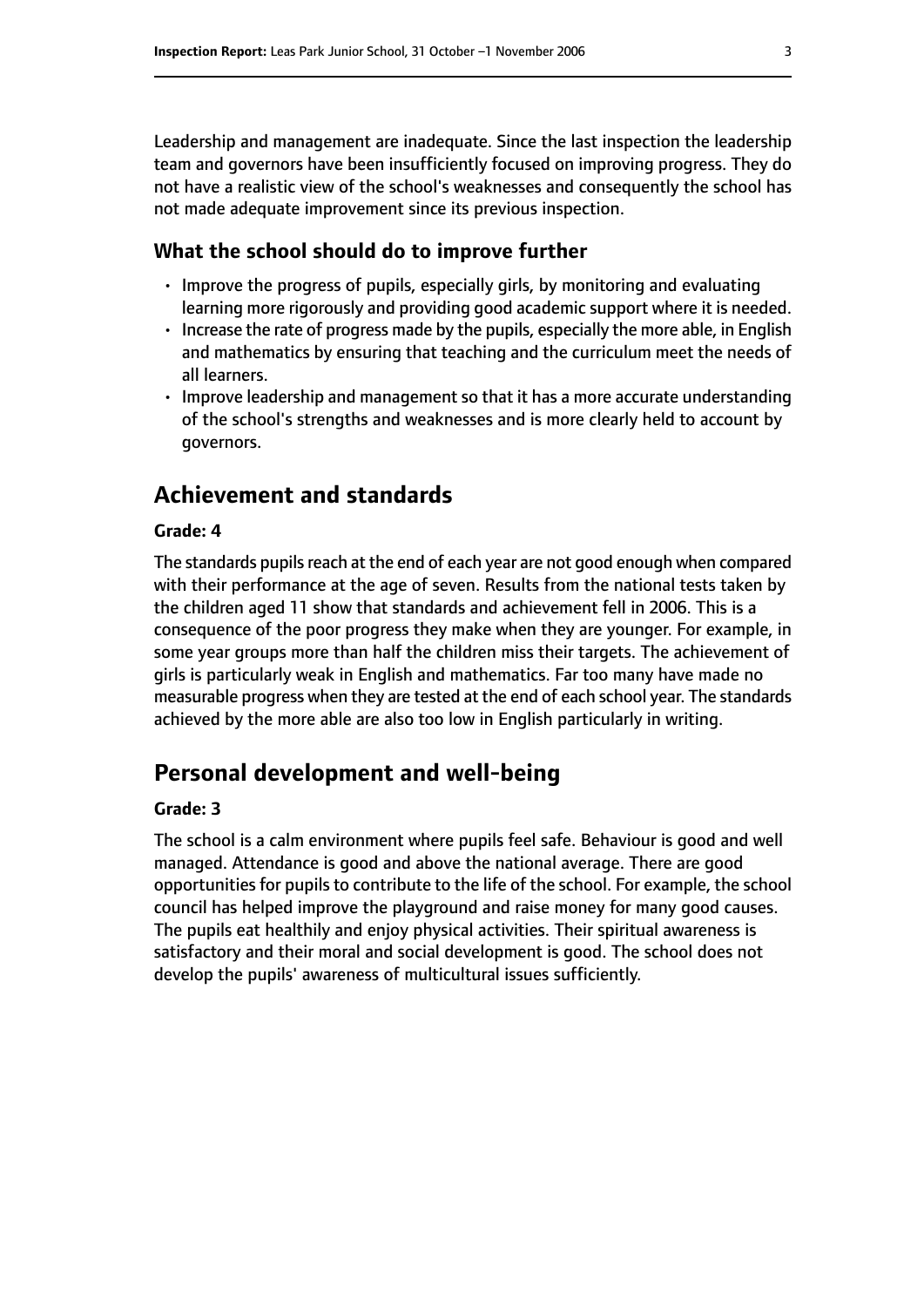# **Quality of provision**

#### **Teaching and learning**

#### **Grade: 4**

Whilst some satisfactory and good teaching was seen during the inspection, the impact of teaching on learning over time is inadequate. Relationships in class are positive, pupils are managed effectively, and they behave well. Where good teaching was seen, children found lessons interesting, challenging and enjoyable. However, some tasks lack imagination, pace or challenge. Opportunities to make children think hard, discuss their work and develop independence in their learning are lost. Marking is up to date and supportive but often does not help pupils progress. Pupils themselves are not clear about their individual targets and what they need to do to achieve them. Procedures for assessing and tracking the progress pupils make are improving but they have not been used consistently enough to ensure satisfactory progress for all pupils.

#### **Curriculum and other activities**

#### **Grade: 3**

Pupils' creativity and enjoyment are developed satisfactorily. The links between subjects are satisfactory and developing further. The curriculum is successful in developing pupils' knowledge of safe and healthy living. There is a wide range of visits, visitors and clubs. The pupils are rightly proud of their sporting achievements. Pupils' preparation for their future economic well-being is just satisfactory because the pupils' skills in literacy, numeracy and information and communication technology should be better.

#### **Care, guidance and support**

#### **Grade: 4**

Pastoral care is satisfactory and pupils feel well looked after. The school makes great efforts to ensure that all pupils are safe in school. However, academic guidance is inadequate because the school fails to monitor progress with sufficient rigour. The school works closely with a wide range of outside support agencies to get extra help for pupils for example, those who have social and behavioural difficulties. Systems for ensuring the health, safety and protection of pupils are satisfactory. The targets set for pupils who find learning difficult are not specific enough about what needs to be done to improve their learning.

#### **Leadership and management**

#### **Grade: 4**

In recent years, the leadership team has not focused sufficiently on raising standards and achievement in the school. The school has begun to tackle some of its weaknesses with support from the local authority and partner schools. However, there are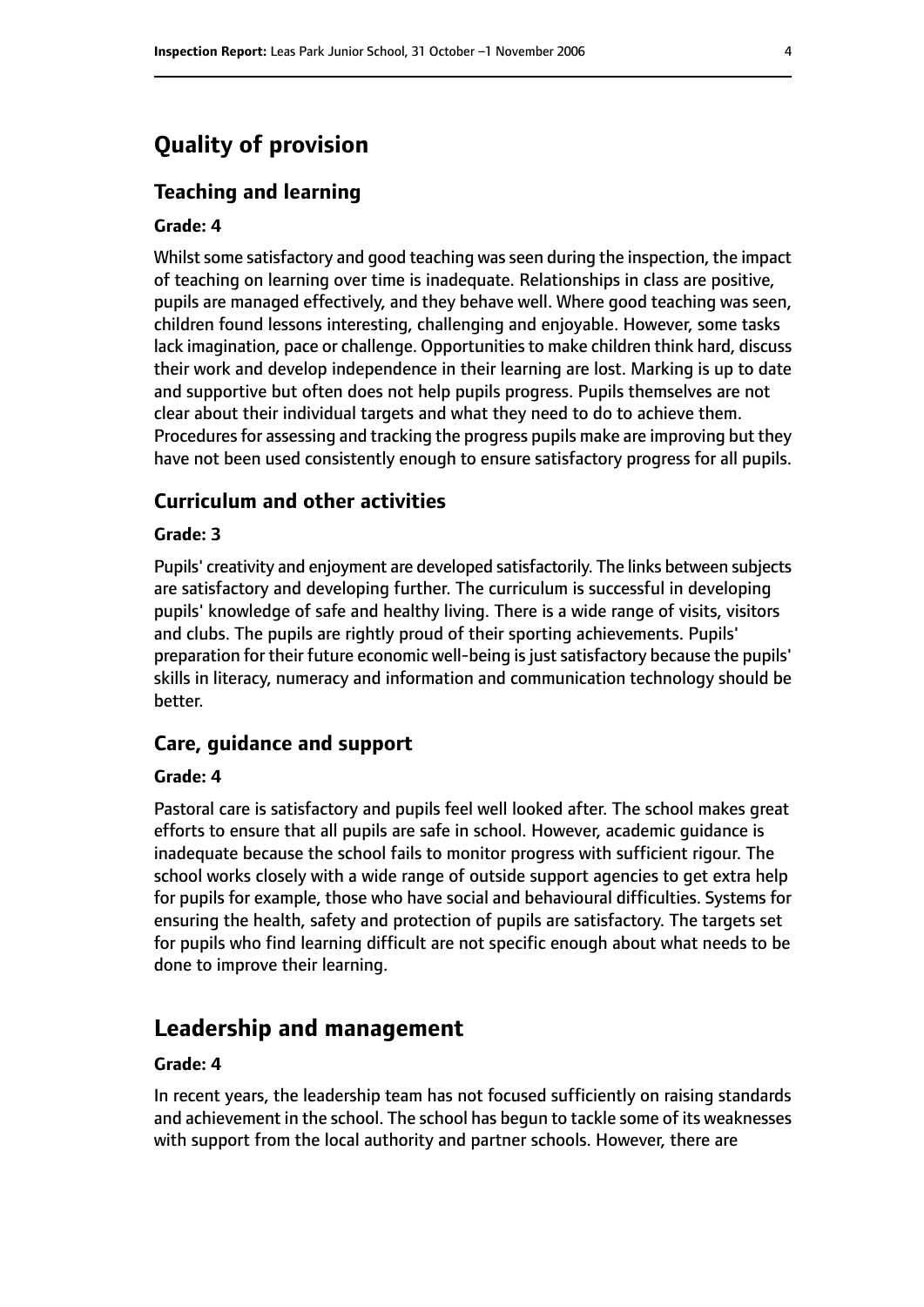inadequate systems for evaluating its performance and it does not have a realistic view of its weaknesses. This explains why leaders view achievement, personal development, academic guidance and teaching to be better than they are. Expectations of the pupils' achievement are too low and there is a tendency for the school to suggest that the difficulties it has in improving progress are a consequence of external factors beyond its control. Governors are inadequately informed and are not aware of many of the school's weaknesses. The leadership and management do not provide the school with the capacity to improve.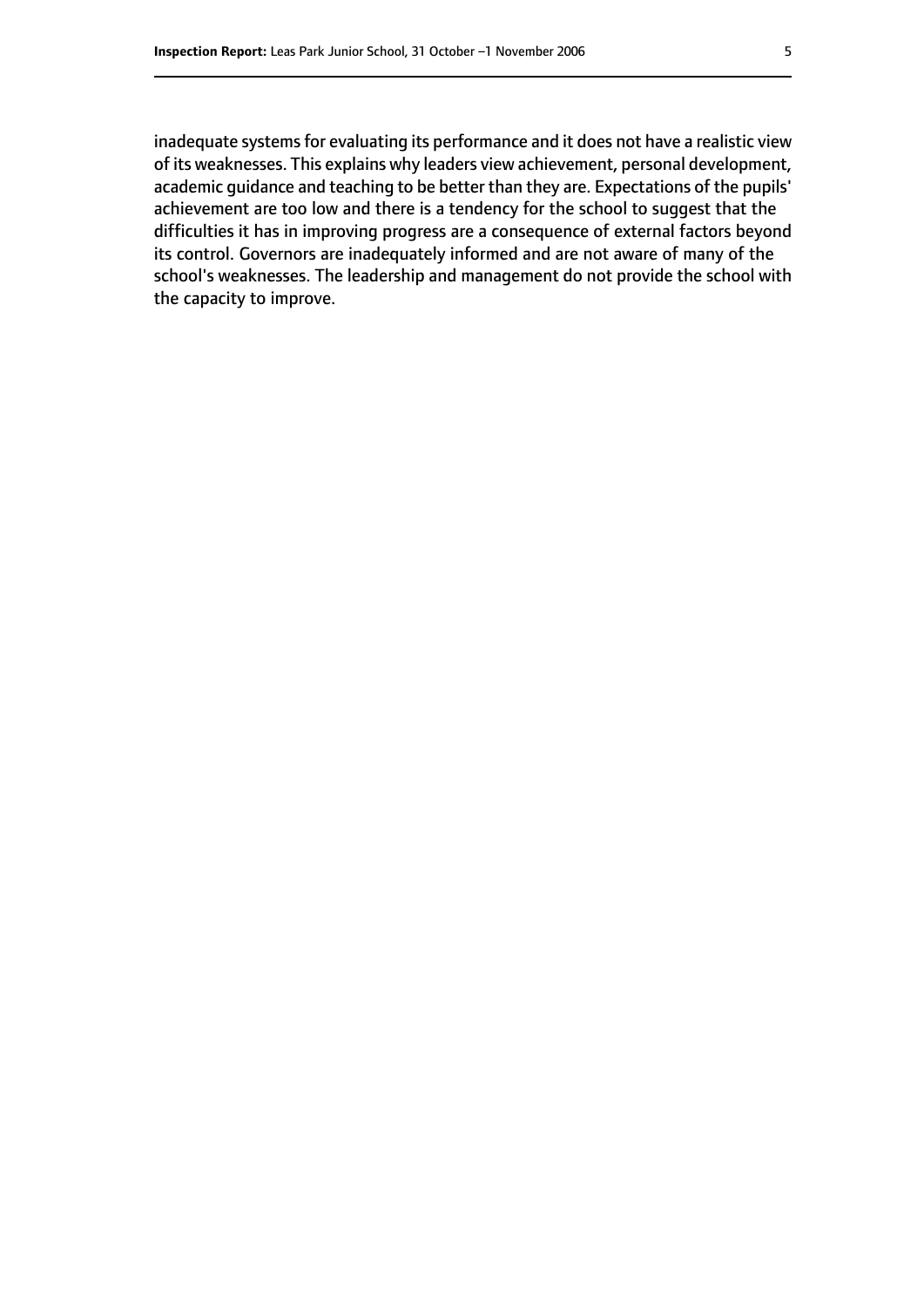**Any complaints about the inspection or the report should be made following the procedures set out inthe guidance 'Complaints about school inspection', whichis available from Ofsted's website: www.ofsted.gov.uk.**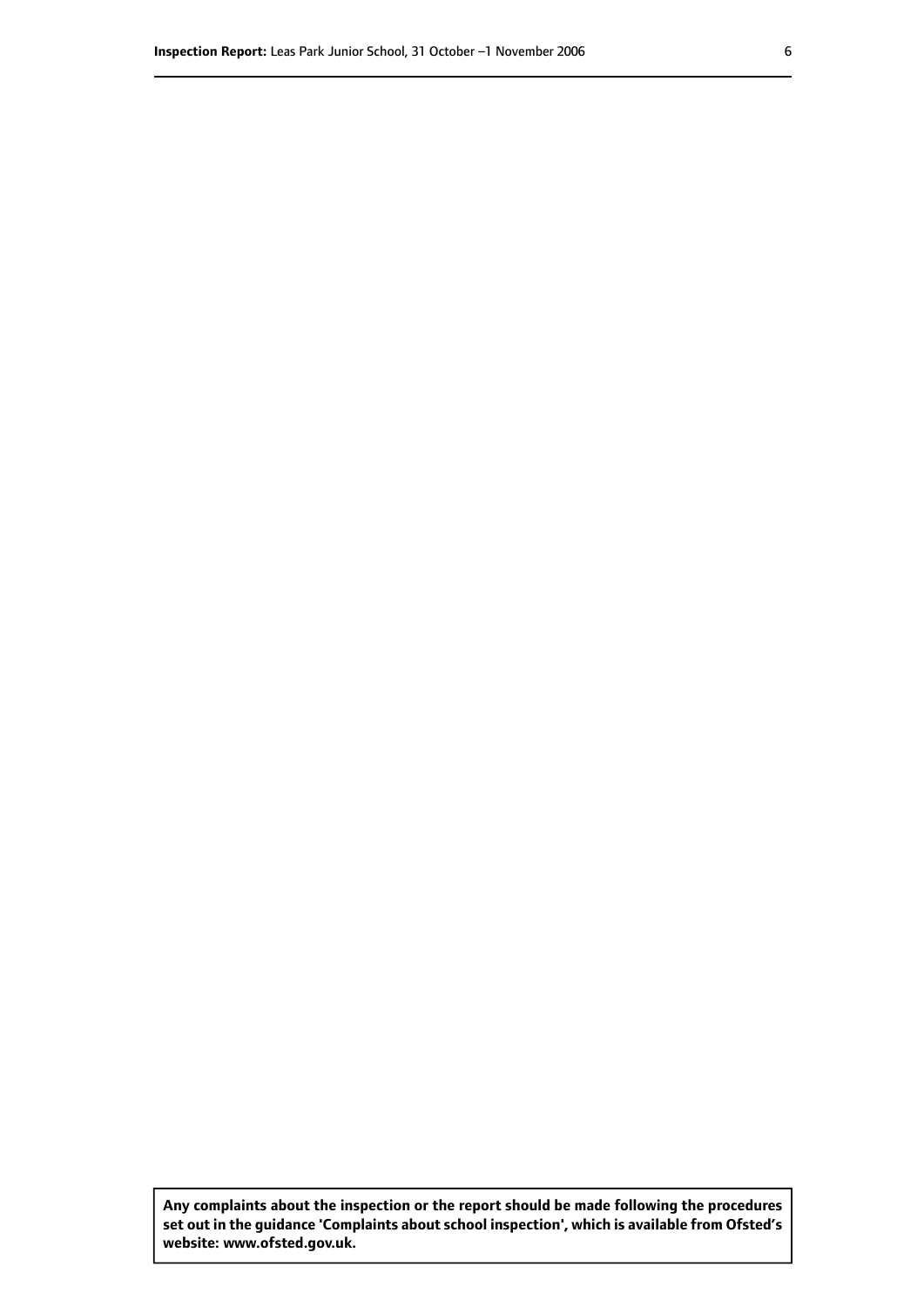# **Inspection judgements**

| Key to judgements: grade 1 is outstanding, grade 2 good, grade 3 satisfactory, and grade 4 | School         |
|--------------------------------------------------------------------------------------------|----------------|
| inadeauate                                                                                 | <b>Overall</b> |

# **Overall effectiveness**

| How effective, efficient and inclusive is the provision of education, integrated<br>care and any extended services in meeting the needs of learners? | 4  |
|------------------------------------------------------------------------------------------------------------------------------------------------------|----|
| How well does the school work in partnership with others to promote learners'<br>well-being?                                                         |    |
| The effectiveness of the school's self-evaluation                                                                                                    |    |
| The capacity to make any necessary improvements                                                                                                      |    |
| Effective steps have been taken to promote improvement since the last<br>inspection                                                                  | No |

## **Achievement and standards**

| How well do learners achieve?                                                                               |   |
|-------------------------------------------------------------------------------------------------------------|---|
| The standards <sup>1</sup> reached by learners                                                              |   |
| How well learners make progress, taking account of any significant variations between<br>groups of learners | 4 |
| How well learners with learning difficulties and disabilities make progress                                 |   |

# **Personal development and well-being**

| How good is the overall personal development and well-being of the<br>learners?                                  |  |
|------------------------------------------------------------------------------------------------------------------|--|
| The extent of learners' spiritual, moral, social and cultural development                                        |  |
| The behaviour of learners                                                                                        |  |
| The attendance of learners                                                                                       |  |
| How well learners enjoy their education                                                                          |  |
| The extent to which learners adopt safe practices                                                                |  |
| The extent to which learners adopt healthy lifestyles                                                            |  |
| The extent to which learners make a positive contribution to the community                                       |  |
| How well learners develop workplace and other skills that will contribute to<br>their future economic well-being |  |

# **The quality of provision**

| How effective are teaching and learning in meeting the full range of the<br>learners' needs?                        |  |
|---------------------------------------------------------------------------------------------------------------------|--|
| $\mid$ How well do the curriculum and other activities meet the range of needs $\mid$<br>and interests of learners? |  |
| How well are learners cared for, guided and supported?                                                              |  |

 $^1$  Grade 1 - Exceptionally and consistently high; Grade 2 - Generally above average with none significantly below average; Grade 3 - Broadly average to below average; Grade 4 - Exceptionally low.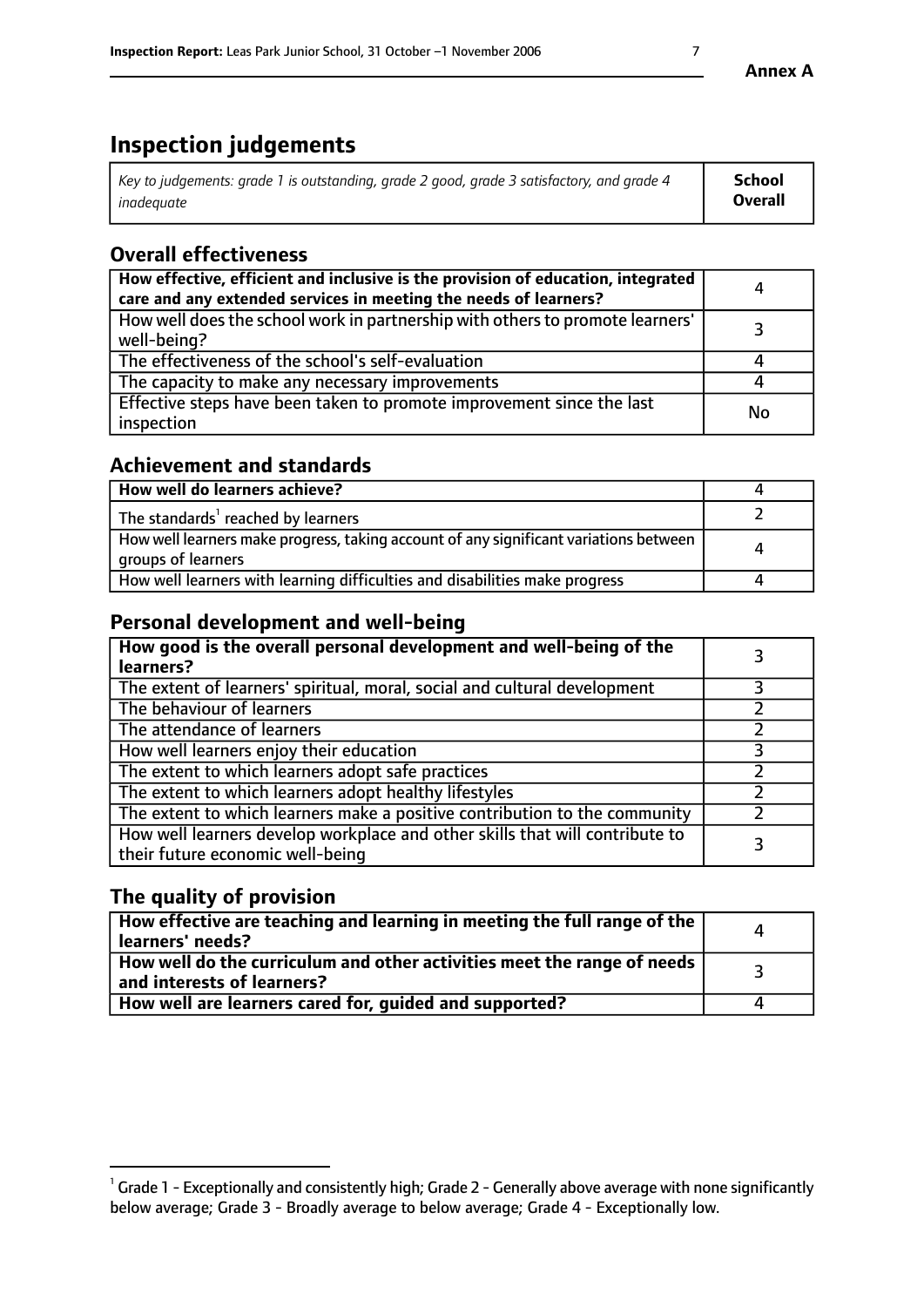# **Leadership and management**

| How effective are leadership and management in raising achievement<br>and supporting all learners?                                              |           |
|-------------------------------------------------------------------------------------------------------------------------------------------------|-----------|
| How effectively leaders and managers at all levels set clear direction leading<br>to improvement and promote high quality of care and education | 4         |
| How effectively performance is monitored, evaluated and improved to meet<br>challenging targets                                                 | 4         |
| How well equality of opportunity is promoted and discrimination tackled so<br>that all learners achieve as well as they can                     | 4         |
| How effectively and efficiently resources, including staff, are deployed to<br>achieve value for money                                          | 4         |
| The extent to which governors and other supervisory boards discharge their<br>responsibilities                                                  | 4         |
| Do procedures for safequarding learners meet current government<br>requirements?                                                                | Yes       |
| Does this school require special measures?                                                                                                      | Yes       |
| Does this school require a notice to improve?                                                                                                   | <b>No</b> |